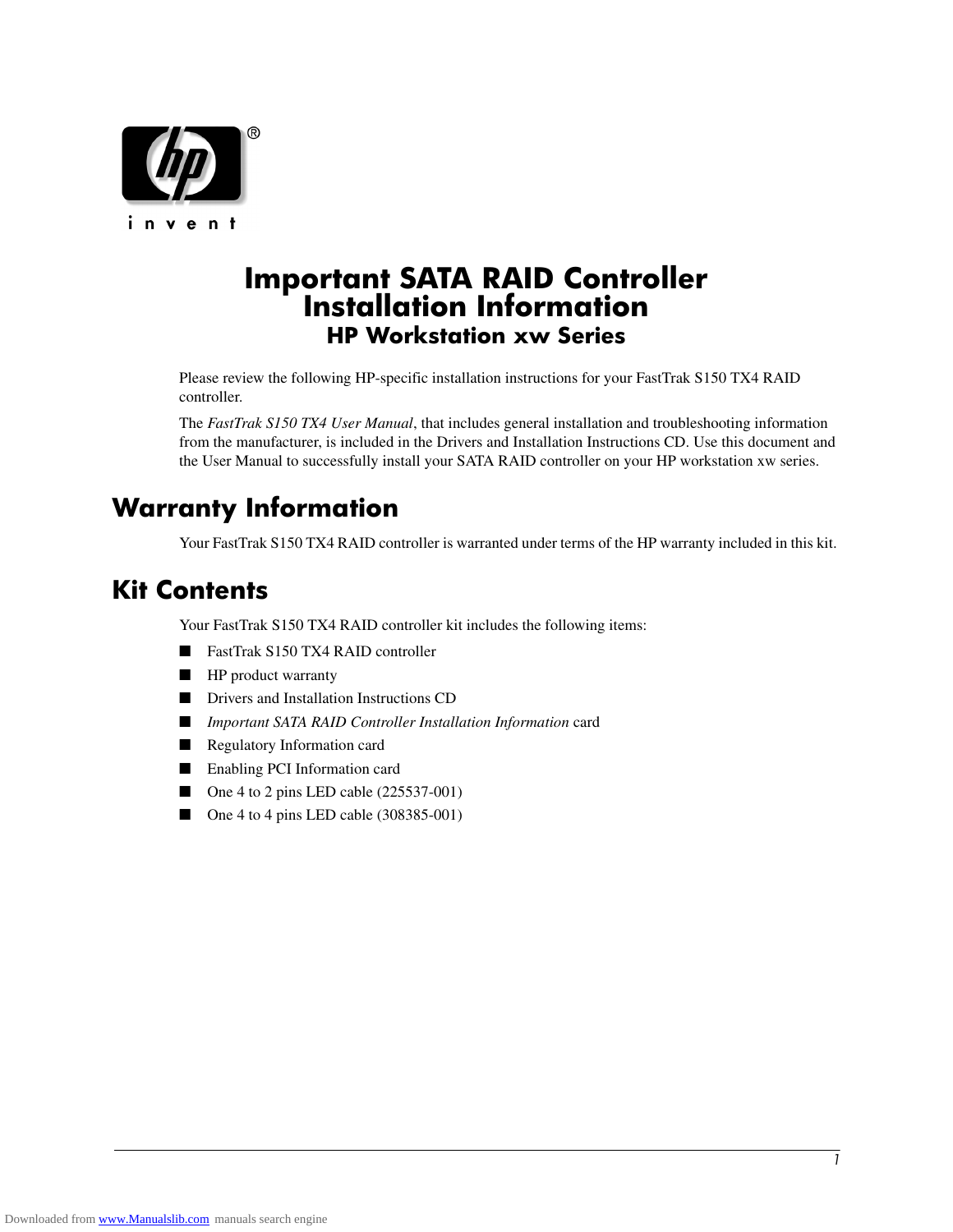# **Installation Information**

The Promise FastTrak S150 TX4 RAID controller is supported on the HP Workstations xw4100, xw6000, xw8000, and xw8200 with Microsoft® Windows® 2000 and Microsoft Windows XP operating systems only. If you have a workstation with an operating system that is not listed here, please check the HP support website at www.hp.com/go/workstationsupport/ for a "systems supported" list. This site has the latest product support information and drivers.

Use this document and the *FastTrak S150 TX4 User Manual* to complete your installation.

**NOTE:** This installation information and the *FastTrak S150 TX4 User Manual* (located on the drivers CD) are intended for those who have background experience with computer hardware and software installation.

**IMPORTANT:** For optimal system performance, use the same capacity drives for your workstation RAID array. For example, if you use a 40GB 7200 RPM hard drive, then all drives in the array should be the same type.

Review the technical reference guides for your workstation for additional information about installing and working with SATA drives.

# **Installation Scenarios**

There are two possible installation scenarios.

# **Scenario 1**

This procedure involves the installation of the operating system on the disk array connected to the controller. This process restores the operating system to a factory ship condition and may take several hours to complete depending on the speed of your system. To complete this installation, complete the following sections:

- Pre-Installation Preparation
- Installing the Hardware
- Configuring the RAID Array
- Restoring the System
- Updating the Controller BIOS and Driver

# **Scenario 2**

This procedure involves the creation of a single data array on an existing system. This option is an easier and a shorter process, but your operating system will not be on the RAID array. To complete this installation, complete the following sections:

**NOTE:** For this process, the operating system must be on a separate controller.

- Pre-Installation Preparation
- Installing the Hardware
- Configuring the RAID Array
- Installing the Driver
- Updating the Controller BIOS and Driver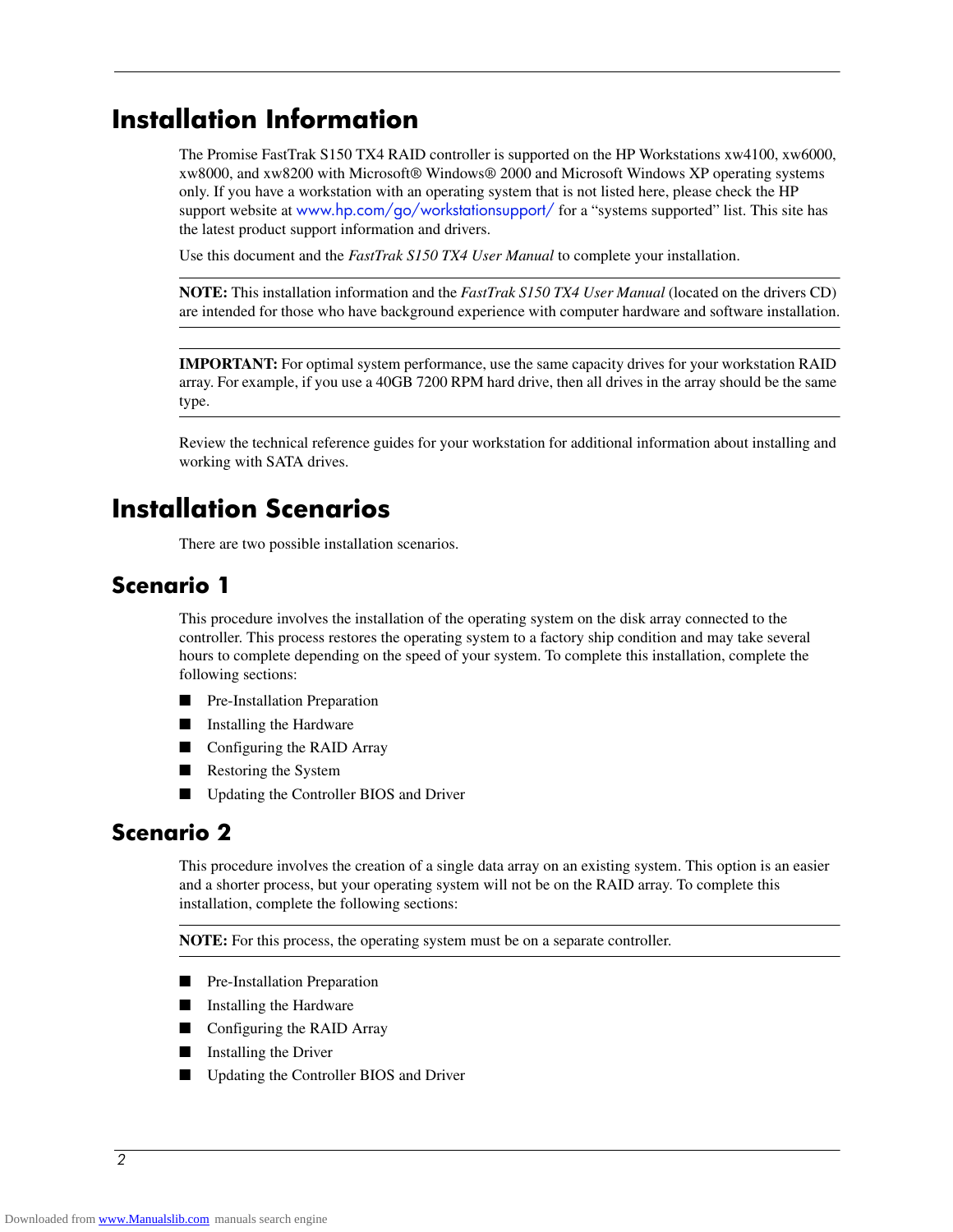### **Pre-Installation Preparation**

Before you begin the installation confirm the following information.

### **Verify Your System BIOS**

Verify your workstation has the latest system BIOS installed. Check the HP support website at www.hp.com/go/workstationsupport/ for the latest system BIOS. If your system BIOS is not the latest, download and upgrade to the most current release before installing the SATA RAID controller.

# **Verify SATA Cable Requirements**

Make sure you have enough SATA cables to accommodate the number of hard drives that you will install. If you ordered your SATA drives from HP or an HP-approved reseller, SATA cables have been included in your hard drive kits.

**NOTE:** For optimal system performance, use only HP hard drives in your RAID array.

### **Verify SATA Power Connector Requirements**

Make sure you have enough SATA power connectors to accommodate the number of hard drivers that you will install or you will not be able to continue with installation. If your system did not come with SATA Power Connectors or not enough SATA Power Connectors, SATA Power Adapter Cable part number DN733A can be order from HP.

**NOTE**: One SATA Power Adapter Cable (DN733A) can accommodate 2 SATA hard drives.

## **Verify Restore CD Date (Scenario 1 Only)**

Locate the *System Restore* CD set that shipped with your workstation. Check the date printed on the Restore CD and verify the date is October 2003 or newer.

**IMPORTANT:** If you have a Restore CD with an older date, you cannot continue this installation. Contact HP Support to request a new *System Restore* CD set.

**NOTE:** If you are installing this card on an HP Workstation xw8200, visit the HP support website at www.hp.com/go/workstationsupport/ to download the Promise FastTrak S150 TX4 RAID card drivers.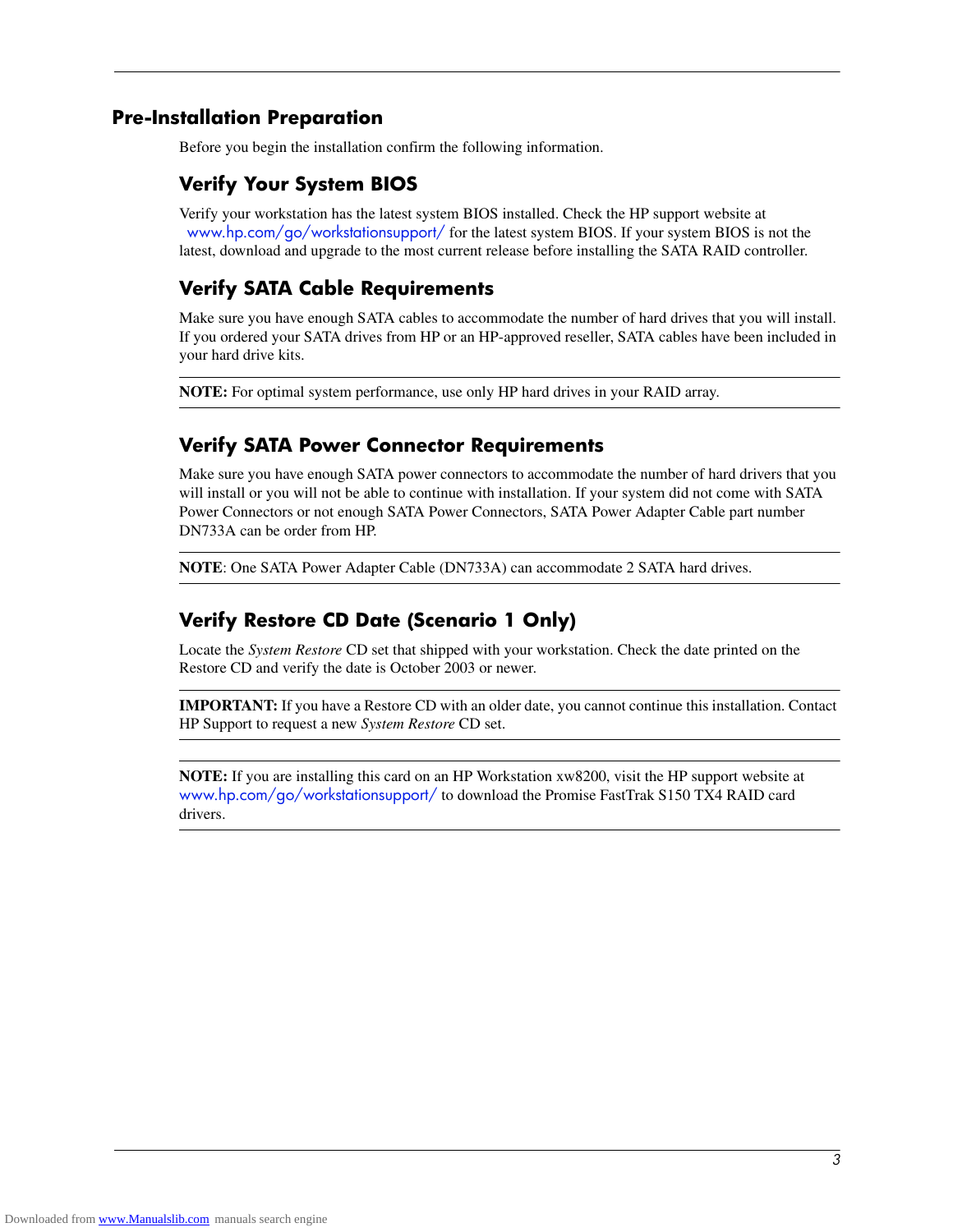#### **Installing the Hardware**

After you have completed all of the pre-installation preparations, you can begin the hardware installation.

1. Back up the data on the workstation where you will install the RAID array.



**CAUTION:** The following steps will wipe out all data and information on the hard drive where the RAID array is created.

- 2. Shut down the workstation.
- 3. Disconnect the main power cord from the rear of the workstation and from the electrical wall outlet.
- 4. Open the access panel of the workstation.

**IMPORTANT:** When installing the RAID controller card on the HP Workstation xw8200, note the following location configuration options in order of recommended preference:

- For optimal performance, install the RAID controller card in PCI-X slot 5.
- Install the RAID controller card in PCI-X slot 6 or 7 (unless you have onboard SCSI or the other PCI-X slot is being used).
- Install the RAID controller card in PCI slot 1 or 3. If you select this option, visit www.hp.com and download the necessary driver to enable the use of these two PCI slots.
- 5. Install the FastTrak S150 TX4 RAID adapter in one of the available PCI slots. The card is universal and may be installed in either 32-bit or 64-bit PCI slots.

**NOTE:** For optimal cable routing on the HP workstation, install the RAID controller in the PCI slot closest to the graphics slot (AGP or PCI-Express).

6. Connect the hard drives to the FastTrak S150 TX4 RAID controller using the appropriate cables. Use the following information to help you select the correct cables:

**NOTE: Data** cables ship with the hard drives (if purchased from HP) and are not included in this SATA RAID controller kit.

- ❏ For xw8000 and xw8200 systems, it is recommended that hard drives connected to data ports 1 and 3 on the SATA RAID card be positioned in the upper drive bays (closest to the floppy bay). Hard drives connected to ports 2 and 4 must be positioned in the lower bays so the **data** cables will reach. Use the longest SATA **data** cable (326965-002 or 326965-006) for all drives. Connect the 4-4 pin LED cable (308385-001) from the RAID card header "JP1" (4 pin header) to the system board header labeled "SCSI LED" (4 pin header).
- ❏ For xw4100 systems, use the SATA **data** cables with the 90 degree connector (326965-001) for the hard drive bays. The 90 degree connector goes to the hard drive. Use the longest **data** cable with the straight connectors (326965-002) if installing a hard drive in an optical bay (with adaptor). Connect the 4-2 pin LED cable (225537-001) from the RAID card header "JP1" (4 pin header) to the system board header labeled "SCSI LED" (2 pin header).
- ❏ For xw6000 systems use the 14 inch SATA **data** cable with a straight connectors (326965-004) for the hard drive bays. Use the longest **data** cable with the straight connectors (326965-002) if installing a hard drive in an optical bay (with adaptor). Connect the 4-2 pin LED cable (225537-001) from the RAID card header "JP1" (4 pin header) to the system board header labeled "SCSI LED" (2 pin header).

**NOTE:** On the HP Workstation xw8000, make sure you do not connect the 4 to 4 pin SCSI LED cable to the system board header labeled "SCSI-DIS"; doing so will disable the SCSI controller.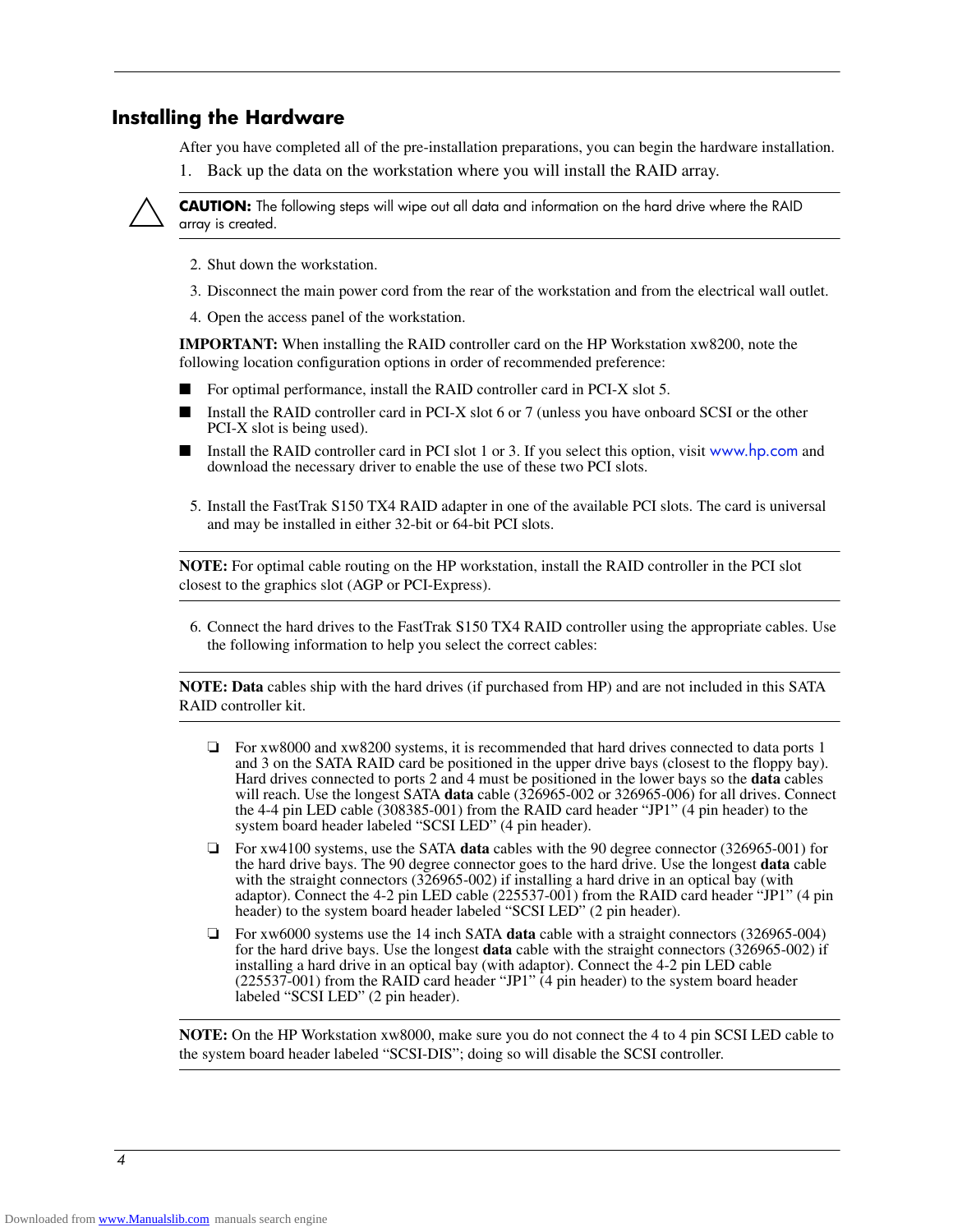To maintain Class B standards for radiated emissions, SATA cables on HP Workstation xw6000 systems must be routed so they do not contact the access panel. Loosely tie-wrap the SATA cables to the audio cable as shown in the following illustrations



*HP Workstation xw6000 cable routing (shown with a standard graphics card)*



*HP Workstation xw6000 cable routing (shown with AGP support bracket)*

- 7. Connect the power cable to each drive.
- 8. Close the access panel.
- 9. Reconnect the main power cord to the rear of the workstation and to the electrical wall outlet.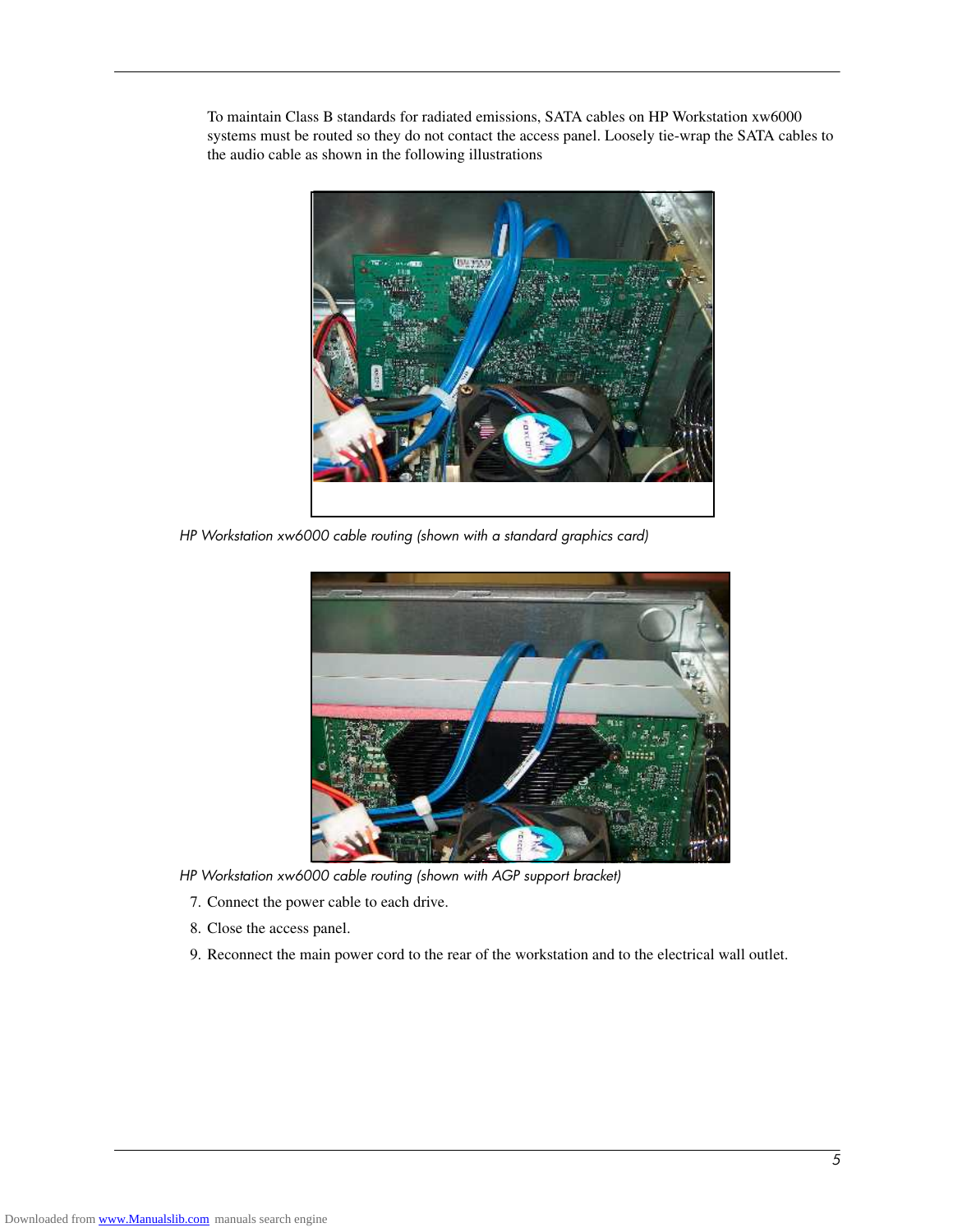### **Configuring the RAID Array**

After completing the hardware installation, perform the following steps:

1. Turn on the workstation.

**NOTE:** Step 2 and 3 do not apply to the HP Workstation xw8000 or xw8200. If you have an xw8000 or xw8200, proceed to Step 4.

- 2. Press **F10** when you see the HP logo screen to access the BIOS setup utility.
- 3. Enable POST Messages by doing the following:
	- a. Navigate to Advance and press **Enter** to access the Power On Options using the arrow key.
	- b. Navigate down to POST Messages and change the setting to Enable using the left and right arrow keys.
	- c. Press **F10** to save the Power On Option.
	- d. Navigate to File > Save Changes and Exit and press **Enter**.
	- e. Press **F10** again to reboot the system.
- 4. **(Scenario 1 only; skip to the next step if you are doing Scenario 2)** Your system may come with an IDE, SCSI, or other SATA drive connected to the motherboard controller. To be able to boot from the RAID array, you must access the system setup and set the boot device priority so that:
	- ❏ the Bootable Add in Card is set as the boot device in the xw8000 (as opposed to hard drives connected directly to the system board) or,
	- ❏ the controller is listed first under Controller Order in the xw4100, xw6000 and xw8200.

Save the configuration changes and exit the setup utility. The system will reboot.

**NOTE:** The BIOS settings may differ depending on your system model. Refer to the system manual for specific BIOS instructions.

5. Hold down the **Ctrl** key then press **F** to access the RAID configuration utility when you see the Option ROM message, "FastTrak S150 TX4™ Utility".

**NOTE:** If you do not see the Option ROM message, go into your system BIOS setup and enable the Option ROM Scan setting. (Follow the on-screen instructions or refer to your system user manual for reference). Save the system configuration and exit. The system will reboot. After the reboot, perform step 5 again.

- 6. In the menu, select "2" for View Drive Assignments. This displays a list of drives connected to the FastTrak S150 controller. Make sure the disk you want to create the RAID array for is listed as "Free" under the Assignment column.
- 7. If the drive is not listed as "Free", delete the array association with that drive to make it "Free". For information on how to delete the drive association, refer to the "Deleting an Array" section in the *FastTrak S150 TX4 User Manual*.
- 8. Press **Esc** once to go back to the main menu.
- 9. Select "1" for Auto Setup.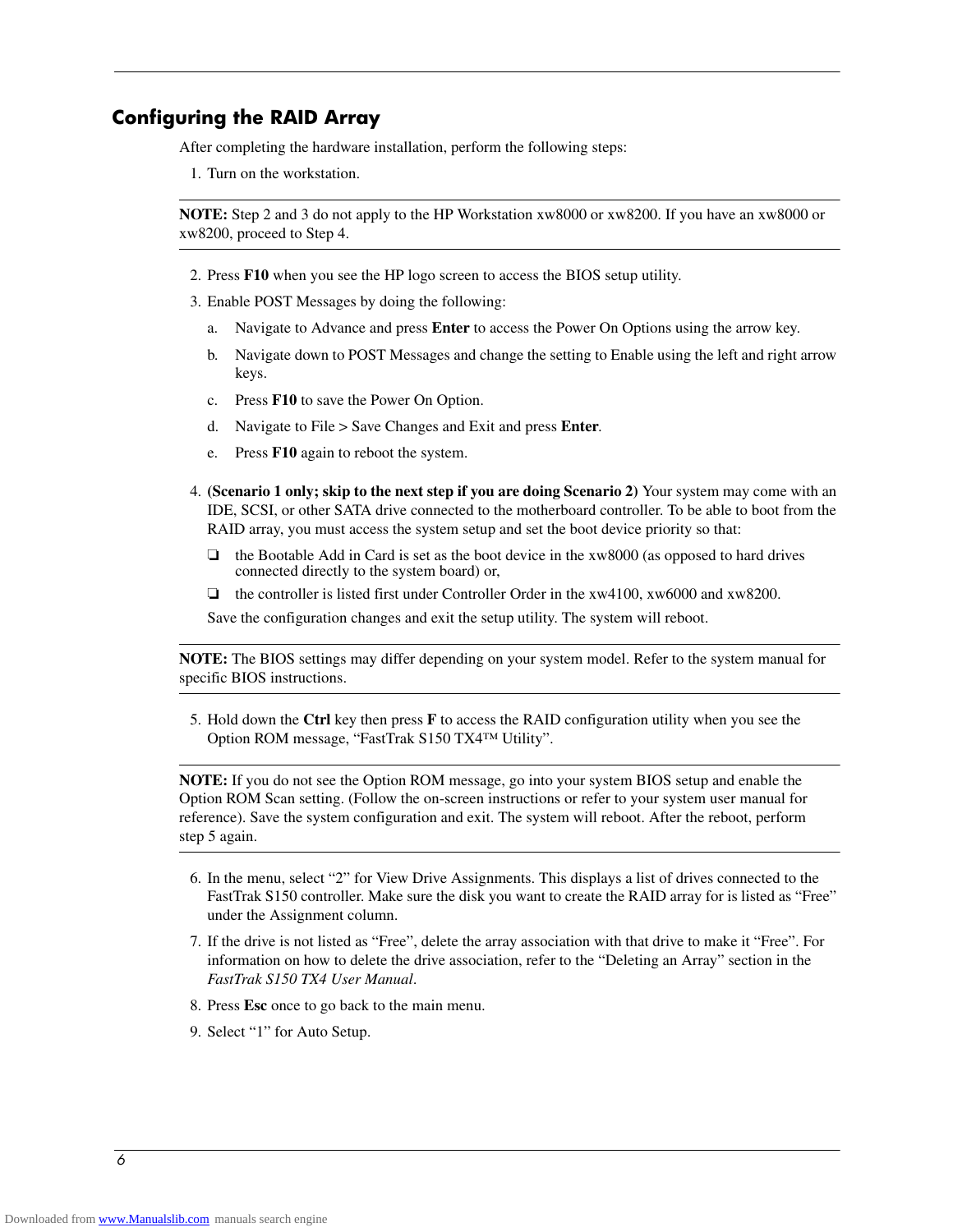10. Using the arrow keys, select Performance or Security from the Optimize Array For: field. Depending on the number of available drives connected to the controller, the following RAID array options are available:

| <b>Drive</b><br><b>Number</b> | <b>Options</b>             | Mode                                            | <b>Description</b>                                                                                                                        |
|-------------------------------|----------------------------|-------------------------------------------------|-------------------------------------------------------------------------------------------------------------------------------------------|
|                               | Performance<br>Only        | $1+0$ stripe                                    | Single Drive. No actual RAID<br>performance benefit and not<br>recommended.                                                               |
| $\mathcal{P}$                 | Performance or<br>Security | $2+0$ stripe or $1\times 2$ mirror              | 2 Drives Stripe for Performance.<br>Drives Mirror for Security.                                                                           |
| 3                             | Performance or<br>Security | $3+0$ stripe or $1\times 2$ mirror + 1<br>spare | 3 Drives Stripe for Performance.<br>Mirror with a spare failover drive.                                                                   |
| 4                             | Performance or<br>Security | 4+0 stripe or 2x2 mirror/stripe                 | 4 Drives Stripe for Performance.<br>2 sets of 2 mirror drives for<br>security.<br>Security option gives both<br>Performance and Security. |

For more information about RAID levels refer to the *FastTrak S150 TX4 User Manual*.

11. After selecting your options, hold down **Ctrl** and press **Y** to save your configuration.



**CAUTION:** Initializing a drive destroys any existing data.

- 12. When the "Do you want to do quick initialize or create only?" message displays, press **Y,** if you selected the Performance option. Press **I,** if you selected the Security option to Create and Quick Initialize.An additional prompt displays confirming your Quick Initialize selection. Press **Y** to confirm and begin the quick initialization.
- 13. Press any key to reboot the system.

### **Restoring the System**

These instructions apply only to installation Scenario 1. If you have an installation Scenario 2, proceed to the "Installing the Driver" later in this document.

- 1. Insert the first Restore CD that came with your system into the CD drive.
- 2. Select the language and type of operating system for your system and follow the on-screen instructions to finish the system restore process.

**NOTE:** During this process, the system reboots a couple of times and may ask for the operating system CD and other supplemental CDs. This process could take up to a few hours.

3. When you see the Microsoft Windows "Welcome" screen, you have successfully completed the restore process.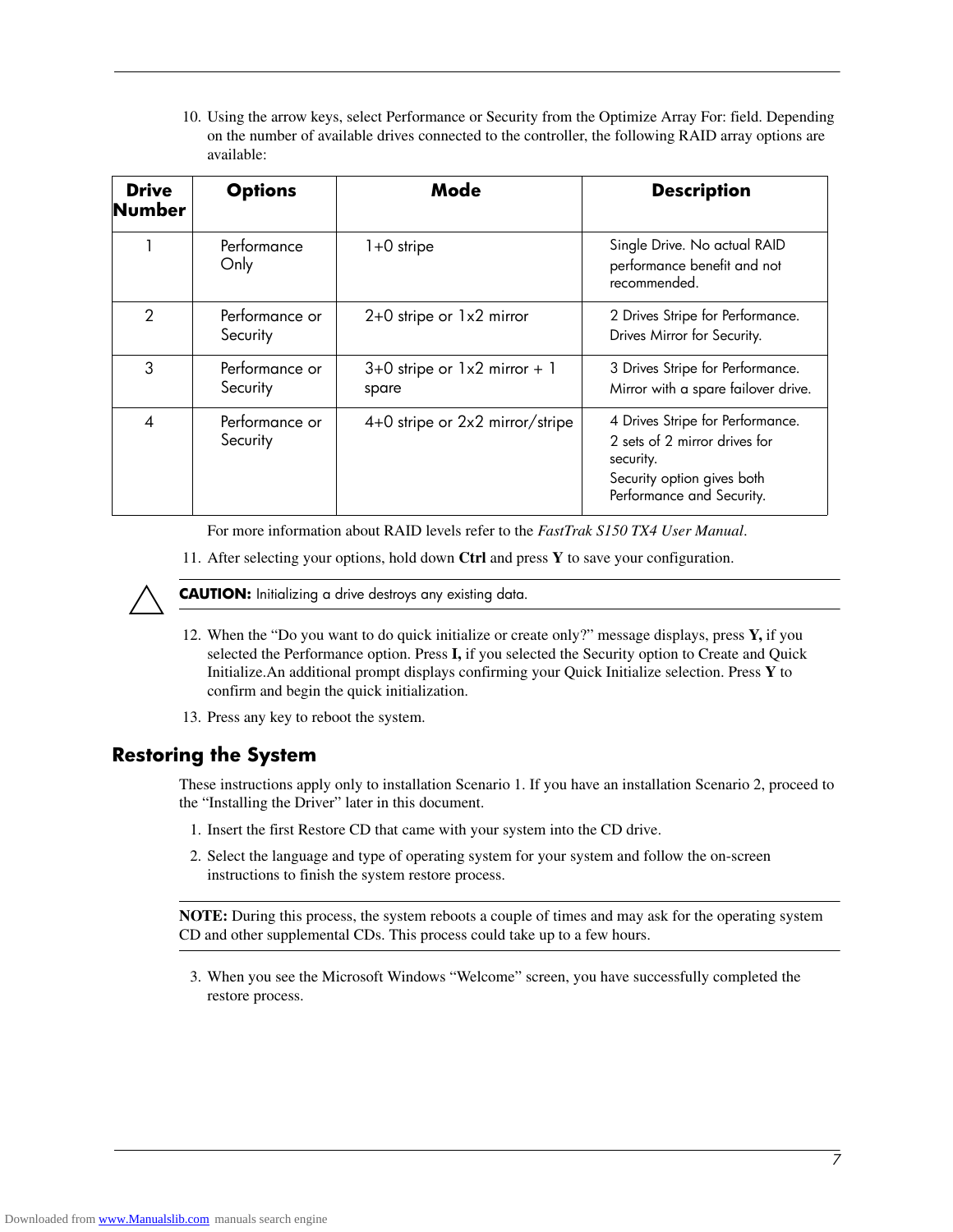#### **Installing the Driver**

**These instructions apply only to installation Scenario 2. If you have an installation Scenario 1, do not perform these steps.**

- 1. After you install the RAID card and boot to Windows 2000 or Windows XP for the first time, the "Welcome to the Found New Hardware Wizard" displays.
- 2. Insert the Drivers and Installation Instructions CD into the CD drive.
- 3. Click Next on the "Welcome to the Found New Hardware Wizard" and follow the on-screen instructions to complete the installation.

#### **Updating the Controller BIOS and Driver**

For optimal performance and reliability, update the controller BIOS and driver to the latest version. The BIOS and driver for your controller may have been updated since you bought the controller. The latest and most recent BIOS and driver version for the controller is posted on the HP support website at: www.hp.com/go/workstationsupport/

- 1. Check the controller BIOS version, by rebooting your system. During the option ROM scan of the SATA RAID controller, write down the BIOS version.
- 2. Go to the HP support website and compare the version number.
- 3. If your controller has the same BIOS version as the one posted on the Web or no BIOS has been posted on the HP website, your controller has the latest BIOS and no update is necessary and you can skip to step 5.
- 4. If your controller has an older BIOS version, download the new BIOS and follow the instructions in the downloaded package.
- 5. Check the driver version of the controller using the following steps:
	- a. Right-click My Computer.
	- b. Click Manage in the drop down menu. The Computer Management windows displays.
	- c. Double-click on SCSI and RAID controllers in the right-hand window.
	- d. Double-click on FastTrak S150 TX4 controller.
	- e. Click the Driver tab on the pop-up window to view the driver information.
- 6. Compare the driver version with the one on the HP website and update the driver if your driver is older by downloading and following the on-screen instructions of the downloaded application.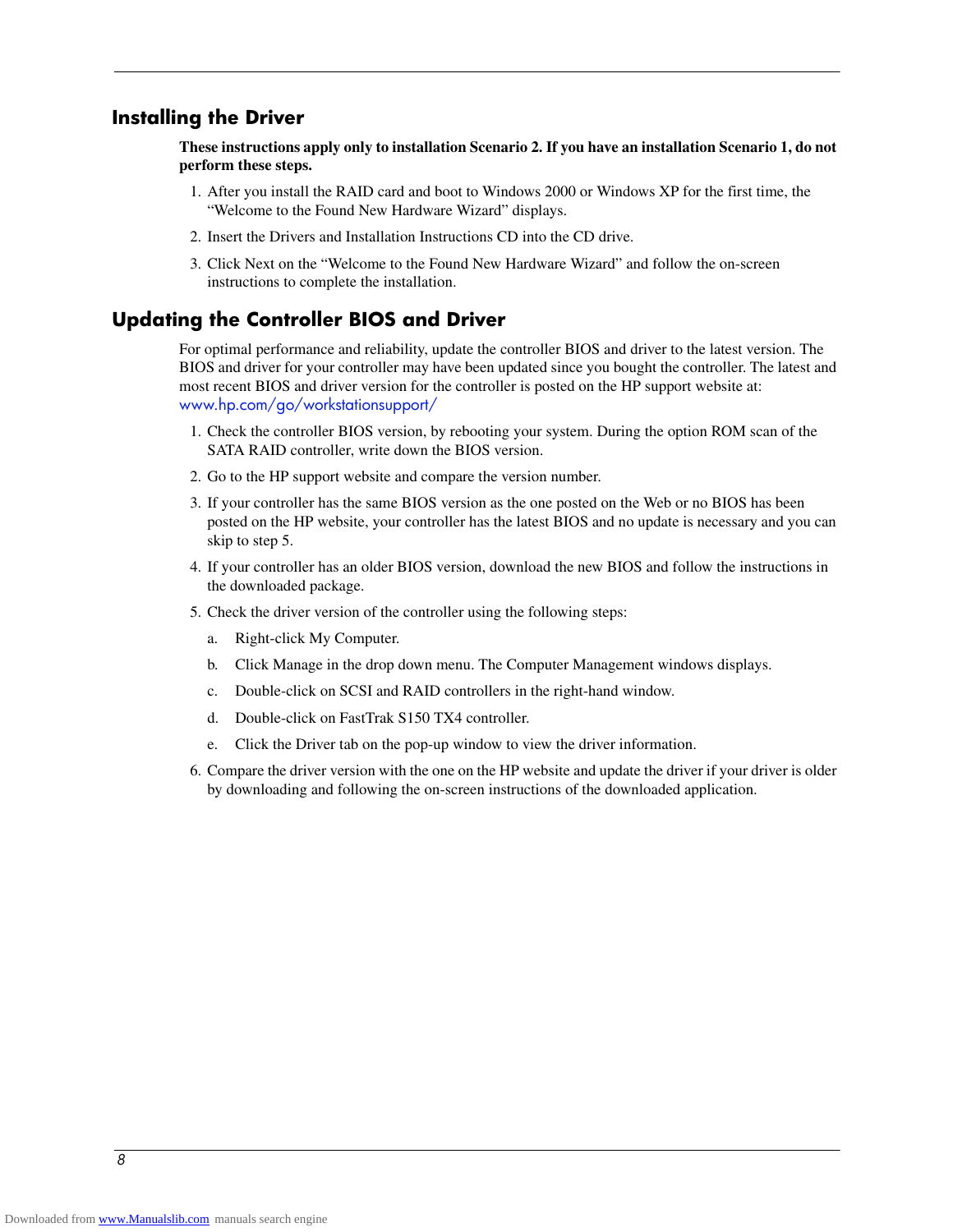

# **SATA RAID** コン ト ローラの 重要なインストール情報 **HP Workstation xw** シリーズ

お使いの FastTrak S150 TX4 RAID コントローラに関しては、以下の HP 固有のインストール手 順を確認してください。

『FastTrak S150 TX4 User Manual』には、製造元から提供されるインストールおよびトラブル シューティングについての全般的な情報が含まれており、Drivers and Installation Instructions CD に収録されています。本書と『FastTrak S150 TX4 User Manual』を使用して、お使いの HP Workstation xw シリーズに SATA RAID コントローラをインストールしてください。

# 保証内容

お使いの FastTrak S150 TX4 RAID コントローラは、このキットに付属の HP 保証書の条件で保 証されます。

# キットの内容

FastTrak S150 TX4 RAID コントローラ キットには、以下が含まれています。

- FastTrak S150 TX4 RAID コン ト ローラ
- HP 製品保証書
- Drivers and Installation Instructions CD
- 『SATA RAID コントローラの重要なインストール情報』カード
- Regulatory Information card
- Enabling PCI Information card
- 4ピン -2ピン LED ケーブル (225537-001) 1本
- 4ピン -4ピン LED ケーブル (308385-001) 1 本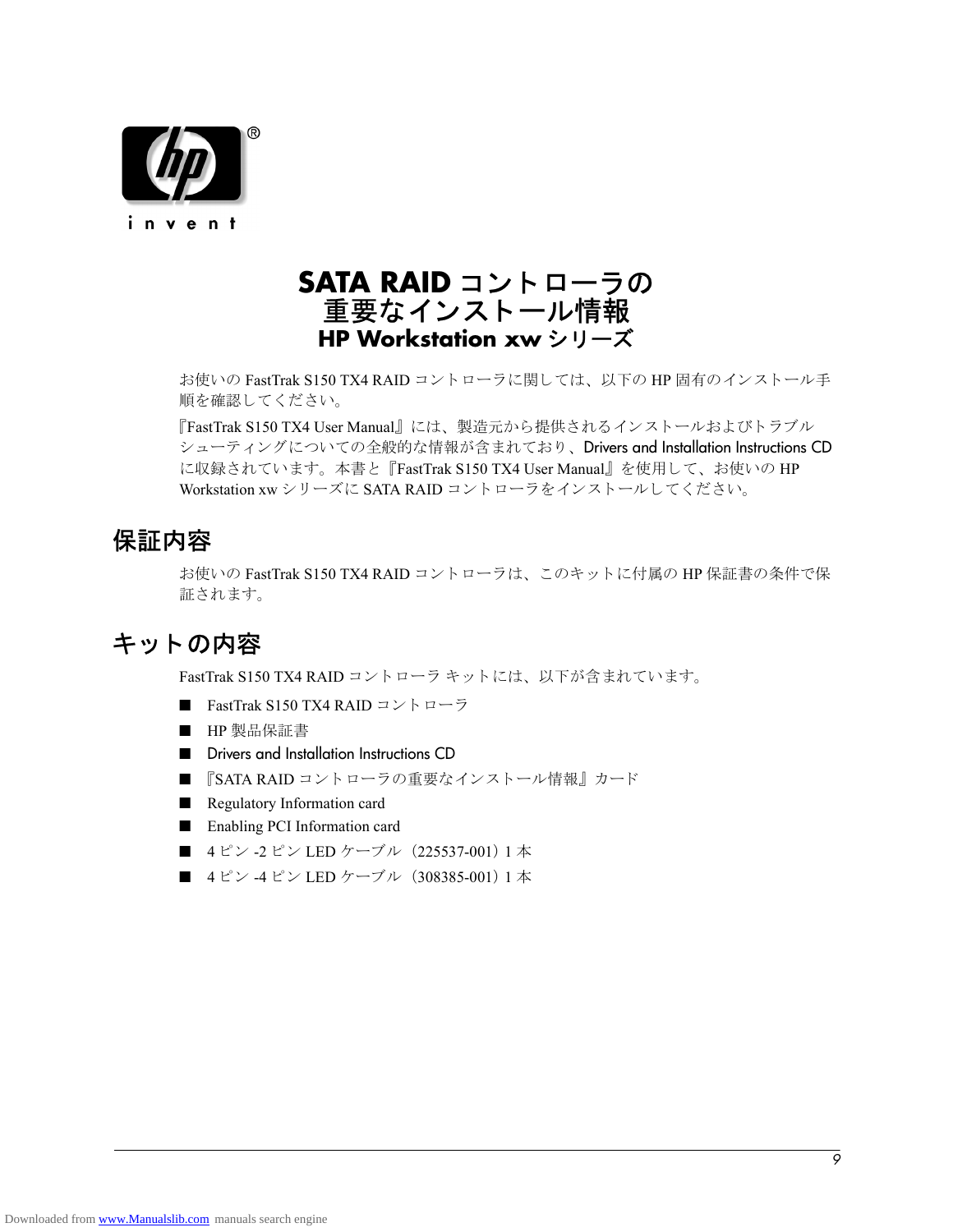# インストール情報

Promise FastTrak S150 TX4 RAID コントローラは、Microsoft® Windows® 2000 および Microsoft Windows XP オペレーティング システムで稼動する HP Workstation xw4100、xw6000、xw8000、 および xw8200 でのみサポートされています。上記以外のオペレーション システムでワークス テーションを稼動している場合は、以下の HP のサポート Web サイトの「systems supported」 リストをご確認ください。このサイトでは、最新の製品サポート情報およびドライバを提供し ています。

www.hp.com/go/workstationsupport/ (英語)

本書と『FastTrak S150 TX4 User Manual』を使用して、インストールを行ってください。

注記:このインストール情報および『FastTrak S150 TX4 User Manual』 (ドライバ CD に収録) は、コンピュータのハードウェアおよびソフトウェアのインストールの知識と経験のある方を 対象としています。

重要: システム パフォーマンスを最適にするには、お使いのワークステーションの RAID アレ イと同じ容量のドライブを使用してください。たとえば、40GB 7200 RPM ハード ドライブを使 用する場合、 すべてのアレ イで同じ タ イプの ド ラ イブを使用する必要があ り ます。

SATAドライブのインストールおよび使用の詳細については、お使いのワークステーションに 付属の技術リファレンス ガイドを確認してください。

# インストールの方法

以下の2種類のインストールの方法があります。

## ケース **1**

この手順には、コントローラに接続されているディスク アレイへのオーペレーティング システ ムのインストールが含まれます。このプロセスでは、オペレーティング システムを出荷時の状 態に復元し、システムの性能速度によっては、完了までに数時間かかる場合があります。以下 の手順で、インストールを完了します。

- インストール前の準備
- ハードウェアのインストール
- RAID アレイの設定
- システムの復元
- コントローラ BIOS およびドライバのアップデート

### ケース **2**

こ の手順には、 既存のシステムへの単一データ アレ イの作成が含まれています。 ケース 2 は、 ケース1に比べ容易で処理時間も短いですが、お使いのオペレーティングシステムは RAID ア レイ上にはインストールされません。以下の手順で、インストールを完了します。

注記 : このプロセスでは、オペレーティング システムは別のコントローラ上にインストールさ れている必要があります。

■ インストール前の準備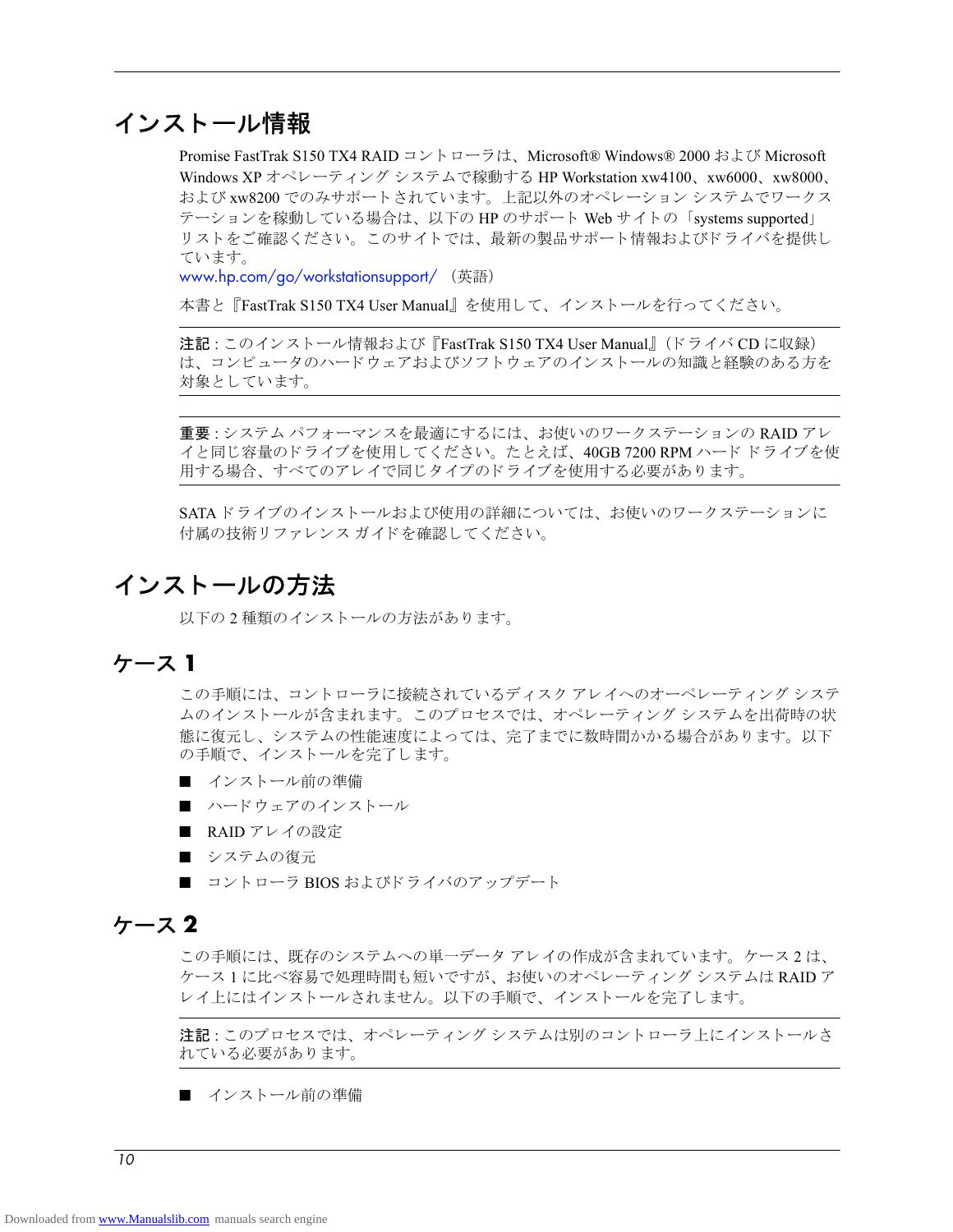- ハードウェアのインストール
- RAID アレイの設定
- ドライバのインストール
- コントローラ BIOS およびドライバのアップデート

#### インストール前の準備

インストールを開始する前に、以下の情報を確認してください。

#### システム **BIOS** の確認

お使いのワークステーションに最新のシステム BIOS がインストールされていることを確認し てください。最新のシステム BIOS については、以下の HP のサポート Web サイトで確認して く ださい。

www.hp.com/go/workstationsupport/ (英語)

システム BIOS が最新でない場合は、SATA RAID コントローラをインストールする前に、最新 のシステム BIOS をダウンロードして、アップグレードしてください。

#### **SATA** ケーブル要件の確認

SATA ケーブルは、インストールするハード ディスク ドライブの数だけ用意してください。 HP または HP 公認代理店から SATA ドライブを購入した場合は、ハード ドライブ キットに SATA ケーブルが同梱されています。

注記 : システム パフォーマンスを最適にするには、HP 製品以外のハード ディスク ドライブを RAID アレイに使用しないでください。

### **SATA** 電源コネク タ要件の確認

インストールするハード ディスク ドライブの数だけ SATA 電源コネクタがあることを確認し てください。コネクタが不足している場合、インストールは続行できません。システムに SATA 電源コネクタが付属していないか、SATA 電源コネクタが不足している場合は、SATA 電源アダプタ ケーブル (製品番号 DN733A) を HP からお求めいただけます。

注記 : SATA 電源アダプタ ケーブル (DN733A) 1 本で、 2 台の SATA ハード ディスク ドライ ブに対応でき ます。

### **Restore CD** の日付の確認 (ケース **1** の場合のみ)

お使いのワークステーションに付属の System Restore CD セットをお手元に用意します。Restore CD に印刷されている日付を確認し、 日付が 2003 年 10 月以降であ る こ と を確認し て く だ さい。

重要: Restore CD が 2003 年 10 月以前のものである場合は、このインストールを続行できませ ん。HP のサポート窓口に連絡して、新しい System Restore CD セットをお求めください。

注記:このカードを HP Workstation xw8200 にインストールする場合は、以下の HP のサポート Web サイトから Promise FastTrak S150 TX4 RAID カード ドライバをダウンロードしてください。 www.hp.com/go/workstationsupport/ (英語)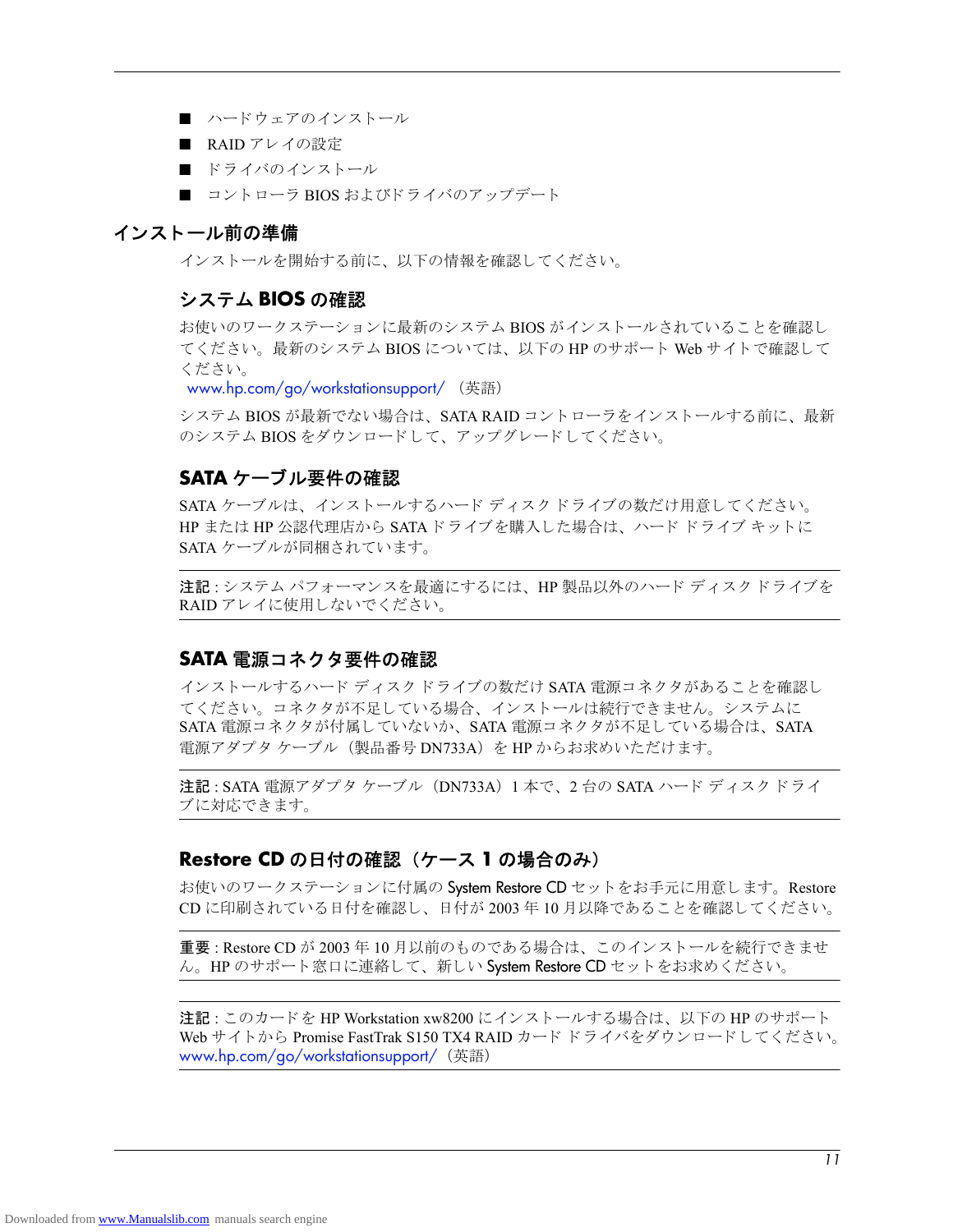### ハード ウェ アのインス ト ール

インストール前の準備がすべて完了すると、ハードウェアのインストールを開始できます。

1. RAID アレイをインストールするワークステーション上のデータのバックアッ プを取ります。

Ä 注意 **:** 以下の手順を行う と、 RAID アレ イが作成されるハー ド デ ィ スク ド ラ イブ上のデータおよび 情報はすべて消去されます。

- 2. ワークステーションをシャットダウンします。
- 3. メインの電源コードをワークステーションの背面から抜き、コンセントから抜きます。
- 4. ワークステーションのアクセス パネルを開けます。

重要 : HP Workstation xw8200 に RAID コン ト ローラ カード を イ ン ス ト ールする場合、 以下の位 置構成オプションを確認してください。オプションは推奨する順に記載されています。

- パフォーマンスを最適にするためには、PCI-X スロット 5 に RAID コントローラ カードをイ ン ス ト ールし ます。
- PCI-Xスロット6または7にRAIDコントローラ カードをインストールします(SCSIがボード に内蔵されていない場合、または、他の PCI-X スロットが未使用の場合)。
- 上記以外の場合は、PCIスロット1または3にRAID コントローラ カードをインストールしま す。このオプションを選択する場合は、以下の HP の Web サイトから必要なドライバをダ ウンロードし、これら2つの PCI スロットが使用できるよう設定してください。 www.hp.com (英語)
- 5. 使用可能な PCI ス ロ ッ ト のいずれか 1 基に、 FastTrak S150 TX4 RAID アダプタをインス ト ールし ます。 カード はユニバーサル対応であ る ため、 32 ビット スロ ッ ト または 64 ビ ッ ト スロットのどちらにもインストールできます。

注記 : HP ワークステーションのケーブルを最適に配線するには、 グラフィック スロット (AGP または PCI-Express) に最も近い PCI スロットに RAID コントローラをインストールして く ださい。

6. 適切なケーブルを使用して、FastTrak S150 TX4 RAID コントローラにハード ディスクドラ イブを接続します。以下の情報を参考にして、正しいケーブルを選択してください。

注記 : データ ケーブルはハード ディスク ドライブに同梱されています (HP からご購入いただ いた場合)。この SATA RAID コントローラ キットには含まれておりません。

- ❏ xw8000 および xw8200 システムをお使いの場合、SATA RAID カード のデータ ポー ト 1 お よび 3 に接続されたハード ディスク ドライブを上部のドライブ ベイ(フロッピー ベ イの最も近く) にインストールすることをおすすめします。ポート 2 および 4 に接続 されたハード ディスクドライブは、データケーブルが届くように、下部のベイにイン ストールする必要があります。すべてのドライブに、最も長い SATA データ ケーブル (326965-002 または 326965-006) を使用し ます。 4-4 ピン LED ケーブル (308385-001) を、RAID カード ヘッダー「JP1」 (4 ピン ヘッダー) から、「SCSI LED」のラベルが付 いているシステム ボード ヘッダー (4ピン ヘッダー)に接続してください。
- □ xw4100 システムをお使いの場合は、SATA データ ケーブルに直角コネクタ (326965-001) を取り付けてハード ディスク ドライブ ベイに使用します。直角コネクタ はハード ディスクドライブ側に取り付けます。オプティカル ベイに (アダプタを用い て) ハード ディスク ドライブをインストールする場合は、ストレート コネクタ (326965-002) を取り 付けた最も長いデータ ケーブルを使用し ます。 4-2 ピン LED ケー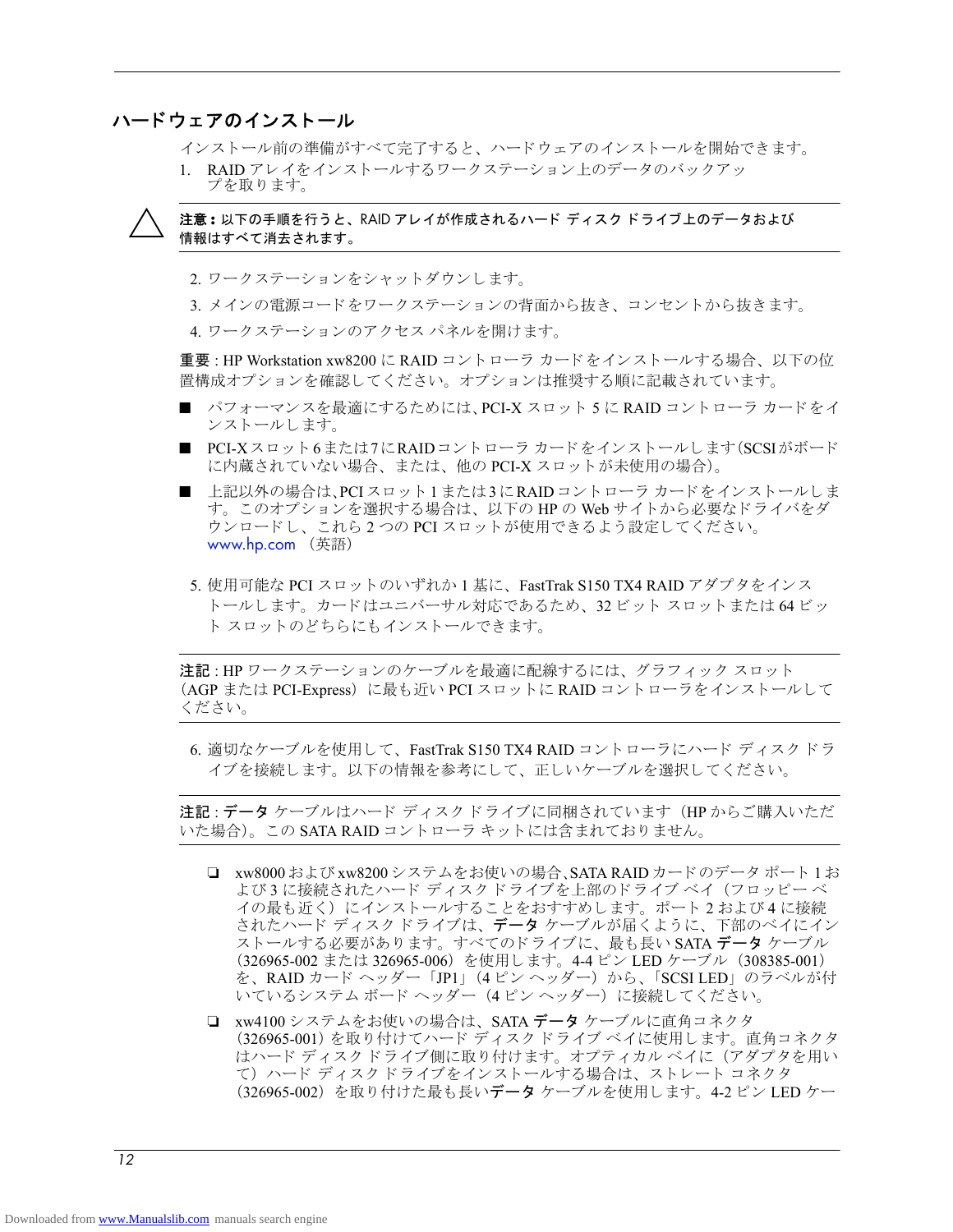ブル (225537-001) を、 RAID カード ヘッダー 「JP1」 (4 ピン ヘッ ダー) から、 「SCSI LED」のラベルが付いているシステム ボード ヘッダー (2 ピンヘッダー) に接続しま す。

❏ xw6000 システムをお使いの場合は、14 インチ SATA データ ケーブルにス ト レー ト コネ クタ (326965-004) を取り付けてハード ディスクドライブ ベイに使用します。オプ ティカル ベイに (アダプタを用いて) ハード ディスク ドライブをインストールする場 合は、ストレート コネクタ (326965-002) を取り付けた一番長いデータケーブルを使 用し ます。 4-2 ピン LED ケーブル (225537-001) を、 RAID カード ヘッダー 「JP1」 (4 ピンヘッダー)から、「SCSI LED」のラベルが付いているシステム ボードヘッダー (2ピンヘッダー)に接続してください。

注記 : HP Workstation xw8000 をお使いの場合は、4-4 ピン SCSI LED ケーブルを、「SCSI-DIS」 のラベルが付いているシステム ボード ヘッダーに接続しないでください。接続すると、SCSI コントローラが使用できなくなります。

放射妨害波規定の ク ラ ス B を維持するため、 HP Workstation xw6000 システムに接続する SATA ケーブルは、アクセスパネルに触れないよう配線する必要があります。下図のよう に、SATA ケーブルをオーディオケーブルにゆるくまとめます。



HP Workstation xw6000 ケーブルの配線 (標準のグラフィック カードの場合)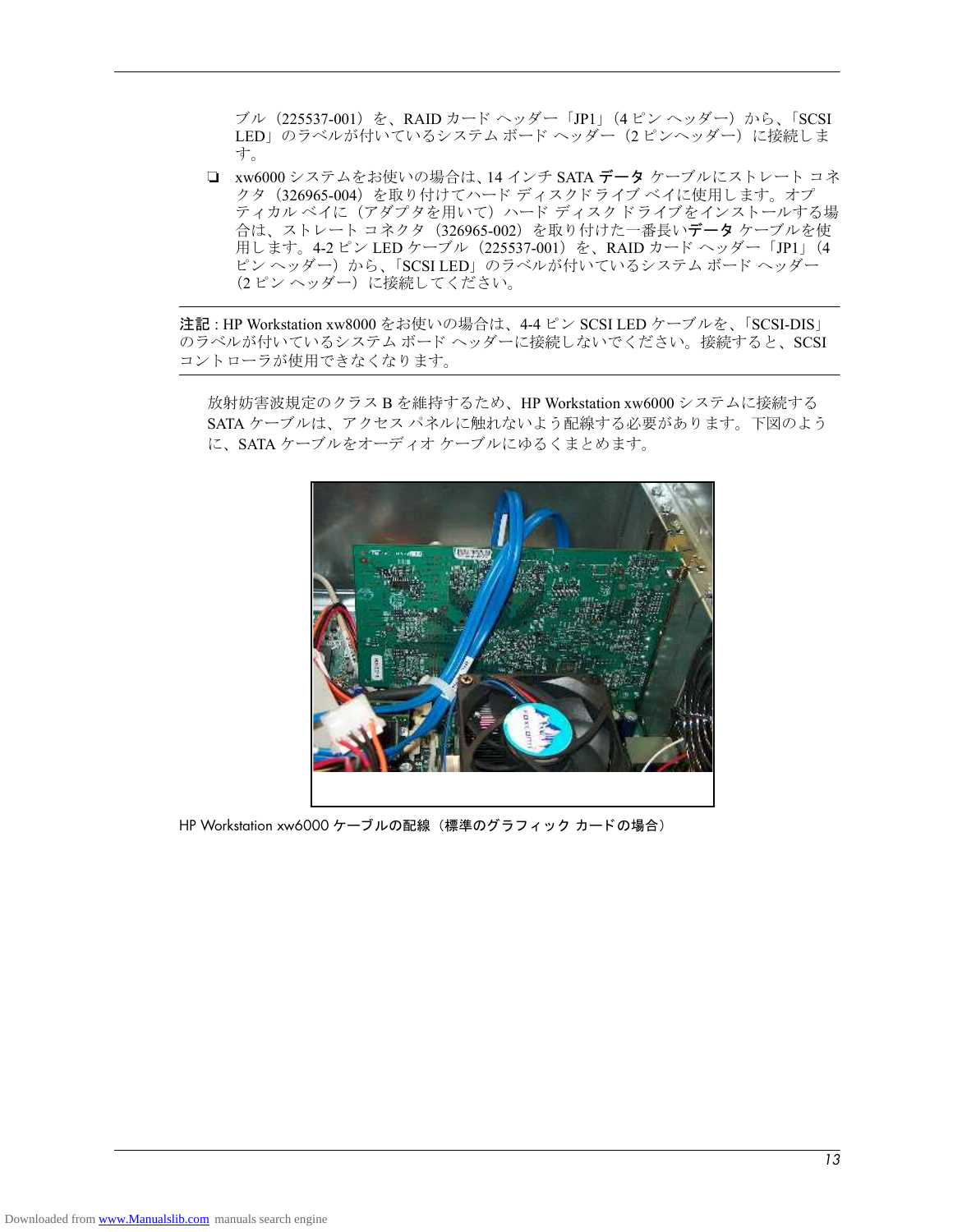

HP Workstation xw6000 ケーブルの配線 (AGP サポート ブラケットの場合)

- 7. 電源ケーブルを各ドライブに接続します。
- 8. アクセス パネルを閉じます。

9. メインの電源コードをワークステーションの背面に再接続し、コンセントに差し込みます。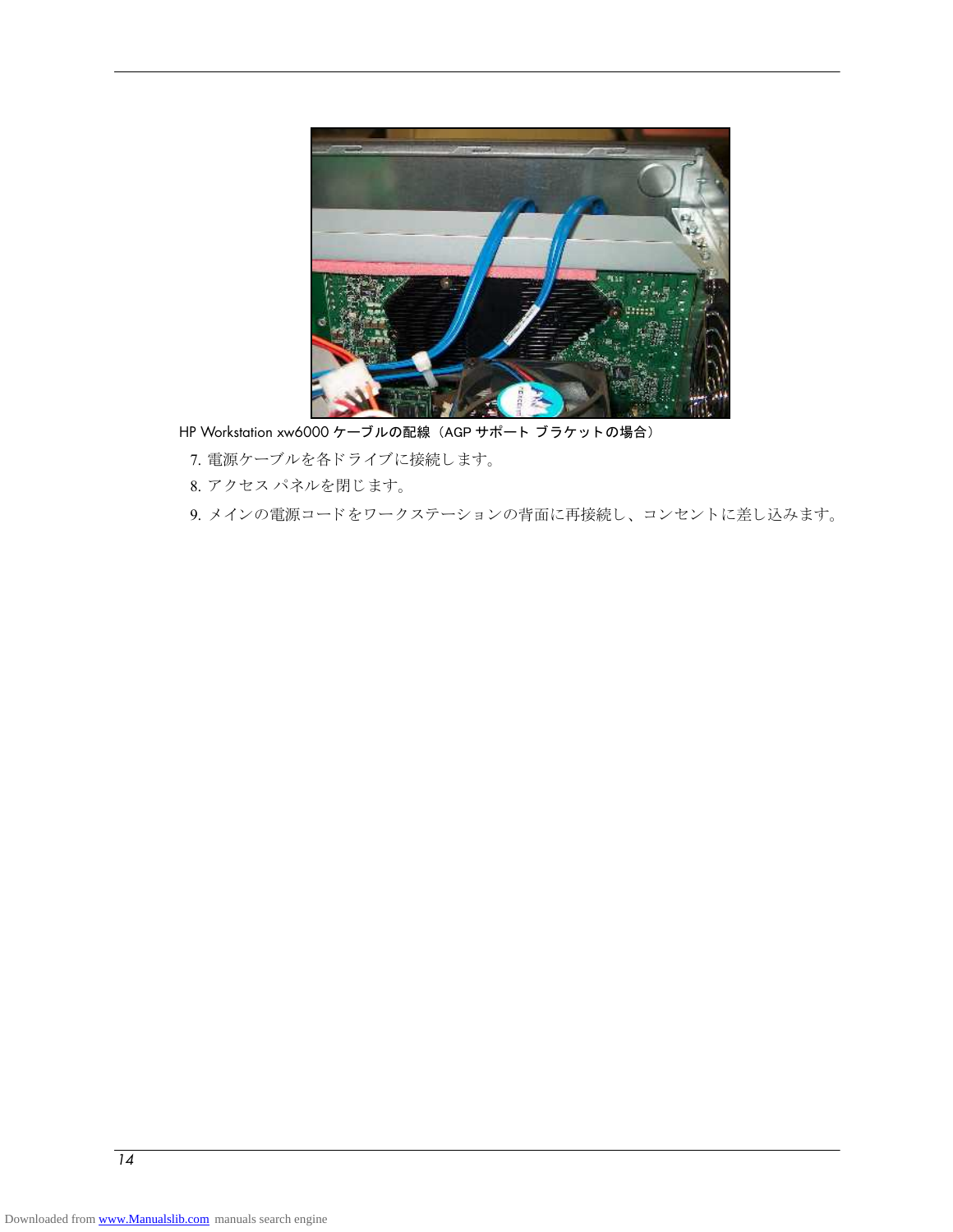#### **RAID** アレ イの設定

ハードウェアの取り付け完了後、以下の手順を行います。

1. ワークステーションを起動します。

注記 : HP Workstation xw8000 または xw8200 の場合、 手順 2 および 3 は行いません。 xw8000 ま たは xw8200 をお使いの場合は、 手順 4 に進みます。

- 2. HP のロゴ画面が表示されたら、[F10] キーを押して、BIOS 設定ユーティリティにアクセス し ます。
- 3. 以下の手順で、 [POST Messages] を有効にし ます。
	- a. [Advance] に移動し て矢印キーを使用し て [Power On] オプシ ョ ンに移動し、 [Enter] キー を押し てア ク セス し ます。
	- b. [POST Messages] まで移動し、 左矢印キーと 右矢印キーを使用し て、 設定を [Enable] に 変更します。
	- c. [F10] キーを押して、 [Power On] オプシ ョ ンを保存し ます。
	- d. [File] 、 [Save Changes and Exit] の順に移動し て、 [Enter] キーを押し ます。
	- e. 再び [F10] キーを押して、システムを再起動します。
- 4. (ケース 1 にのみ適用。ケース 2 の場合は、次の手順に進んでください) お使いのシステム には、マザーボード コントローラに接続されている IDE、SCSI、あるいは、その他の SATAドライブが付属している場合があります。RAID アレイからブートできるよう、シス テム設定にアクセスして、ブート デバイス優先順位を以下のように設定します。
	- ❏ xw8000 の場合は、[Bootable Add in Card] をブー ト デバイ スに設定し ます (システム ボー ドに直接接続されるハード ドライブとは逆です)。
	- ❏ xw4100、 xw6000、 xw8200 の場合は、 [Controller Order] の下の一覧にコ ン ト ローラが最 初に表示されます。
	- 設定の変更を保存して、設定ユーティリティを終了します。システムを再起動します。

注記: BIOS設定は、システムモデルによって異なります。個々の BIOS設定手順については、 システム マニュアルを参照してください。

5. 「FastTrak S150 TX4™ Utility」 という [Option ROM] メ ッ セージが表示された ら、 [Ctrl] キー を押しながら [F] キーを押し、RAID 設定ユーティリティにアクセスします。

注記: [Option ROM] メッセージが表示されない場合は、システム BIOS 設定にアクセスして、 [Option ROM Scan] 設定を有効にします。 (画面上の指示に従うか、または、お手元のリファレ ンス用ユーザー マニュアルを参照してください)。システム設定を保存して終了します。シス テムを再起動し ます。 再起動し た ら、 再び、 手順 5 を行います。

6. メ ニューから 「2」 の [View Drive Assignments] を選択し ます。 FastTrak S150 コン ト ローラ に接続されているドライブが一覧表示されます。RAID アレイの作成に使用するドライブ の[Assignment] 欄が「Free」と表示されているかどうかを確認します。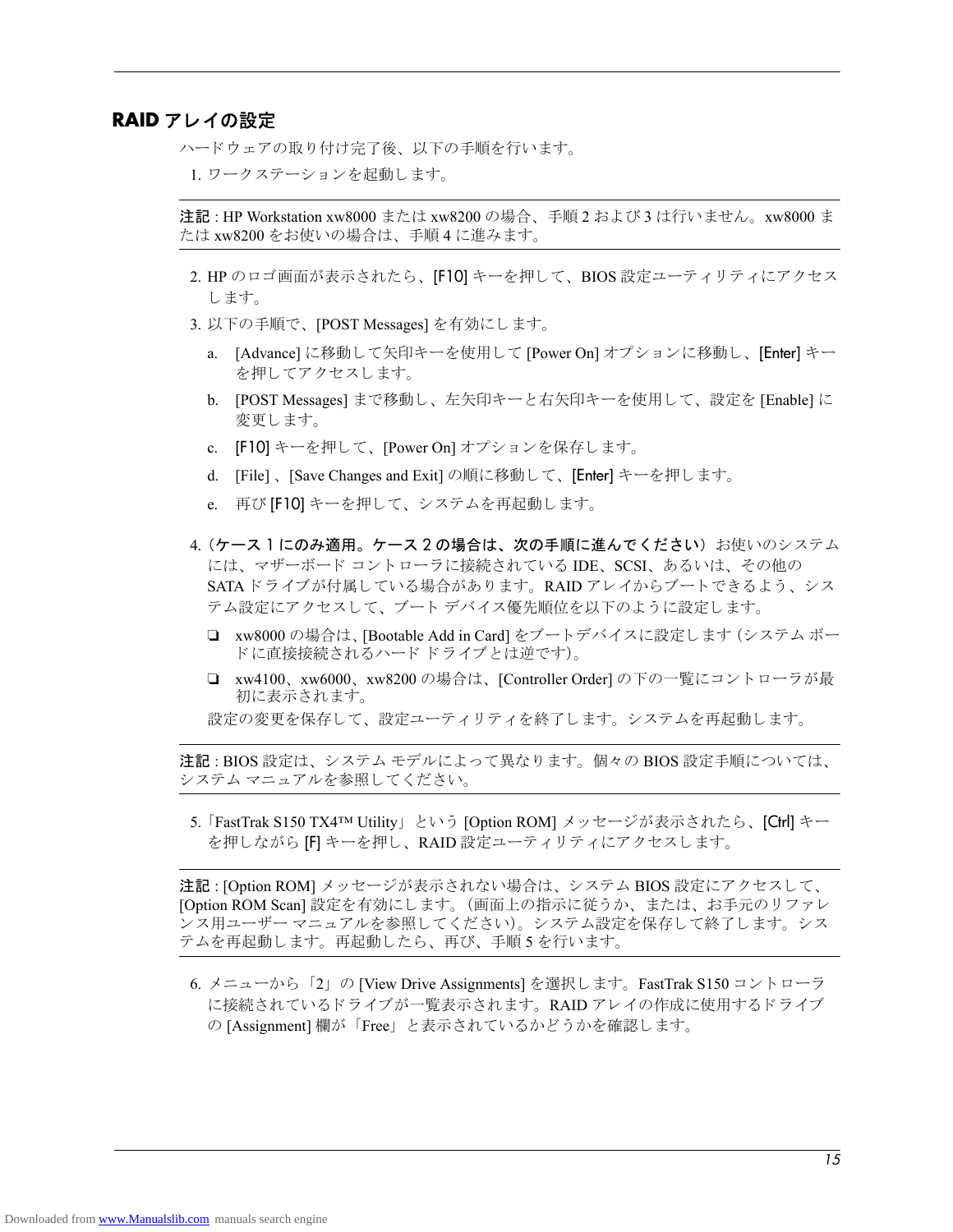- 7. ドライブに「Free」と表示されていない場合は、そのドライブと関連付けられているアレ イを削除して、ドライブを「Free」にしてください。ドライブの関連付けを削除する方法 の詳細については、 『FastTrak S150 TX4 User Manual』の「Deleting an Array」 の項を参照し て く ださい。
- 8. [Esc] キーを一度押して、メイン メニューに戻ります。
- 9. 「1」 の [Auto Setup] を選択し ます。
- 10. 矢印キーを使用し て、 [Optimize Array For:] フ ィ ール ド で [Performance] または [Security] を 選択します。コントローラに接続できるドライブの数によって、以下の RAID アレイオプ ションが選択できます。

| ドライブ数                     | オプション                              | モード                             | 説明                                                                                                                                     |
|---------------------------|------------------------------------|---------------------------------|----------------------------------------------------------------------------------------------------------------------------------------|
|                           | [Performance]<br>のみ                | 1+0 ストライプ                       | 単一ドライブ。RAID による性<br>能的利点はありません。<br>おすすめしません。                                                                                           |
| $\overline{2}$            | [Performance]<br>または<br>[Security] | 2+0 ストライプ、または 1x2<br>ミラー        | [Performance] 用の 2 ストライ<br>プドライブ。<br>[Security] 用のミラー ドライ<br>ブ。                                                                        |
| 3                         | [Performance]<br>または<br>[Security] | 3+0 ストライプ、または 1x2<br>ミラー +1 スペア | [Performance] 用の 3 ストライ<br>プドライブ。<br>スペア フェールオーバー ドラ<br>イブのミラー。                                                                        |
| $\boldsymbol{\varLambda}$ | [Performance]<br>または<br>[Security] | 4+0 ストライプ、または 2x2<br>ミラー/ストライプ  | [Performance] 用の 4 ストライ<br>プドライブ<br>[Security] 用の2ドライブ ミ<br>ラー2セット。<br>[Security] オプションは、<br>[Performance] と [Security] の<br>どちらも含みます。 |

RAID レベルに関する詳しい情報は、『FastTrak S150 TX4 User Manual』を参照してくださ い。

11. オプションを選択した後、[Ctrl] キーを押しながら [Y] キーを押して、設定を保存します。



Ä 注意 **:** ド ラ イブを初期化する と、 既存のデータがすべて消去されます。

- 12. 「Do you want to do quick initialize or create only?」 のメッセージが表示されたら、 [Performance] オプシ ョ ンを選択し た場合は [Y] キーを押し ます。 [Security] オプシ ョ ンを選 択した場合は、 [I] キーを押して、 [Create and Quick Initialize] を実行します。プロンプトに、 [Quick Initialize] を選択し た こ と を確認する メ ッ セージが表示されます。 [Y] キーを押して確 認し、クイック初期化を開始します。
- 13. いずれかのキーを押して、システムをリブートします。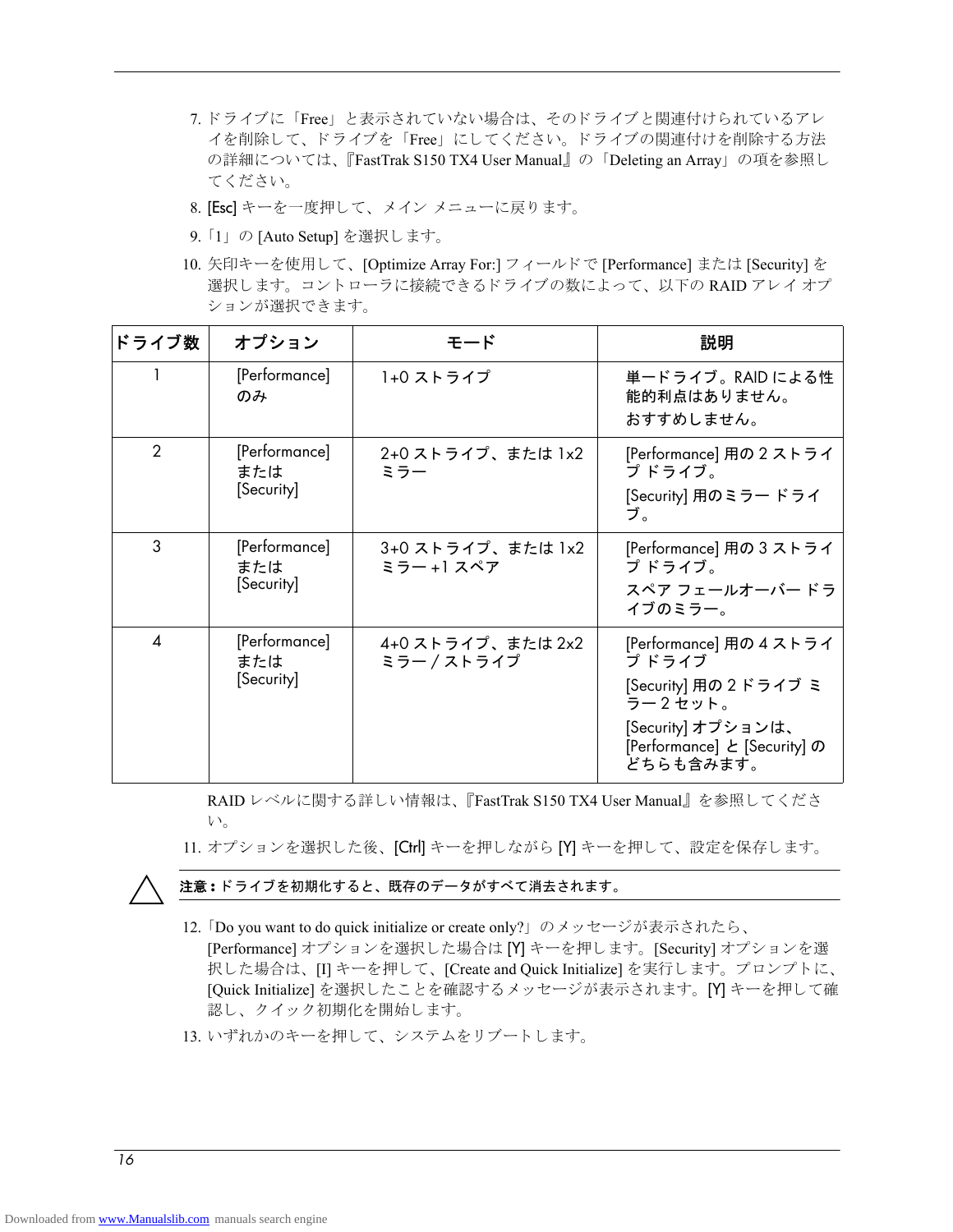### システムの復元

以下の手順は、ケース1の方法でインストールを行う場合にのみ実行します。ケース2の方法 でインストールを行っている場合は、次の項の「ドライバのインストール」に進んでくださ い。

- 1. お使いのシステムに付属の Resotre CD の 1 枚目を CD ドライブに挿入します。
- 2. システムのオペレーティング システムの言語と種類を選択し、画面上の指示に従ってシス テム復元プロセス を完了し ます。

注記:この処理中に、システムを数回再起動する場合があります。その際に、オペレーティン グ システム CD およびその他の補足 CD が要求される場合があります。この処理に数時間かか る場合があります。

3. Microsoft Windows の「Welcome」画面が表示されると、復元プロセスは完了です。

### ドライバのインストール

以下の手順は、ケース2の方法でインストールする場合にのみ実行します。ケース1の方法で イ ンス ト ールを行っている場合は、 この手順は実行し ません。

- 1. RAID カードをインストールした後、Windows 2000 または Windows XP を最初に起動する と、 「Welcome to the Found New Hardware Wizard」 が表示されます。
- 2. Drivers and Installation Instructions CD を、CD ドライブに挿入します。
- 3. 「Welcome to the Found New Hardware Wizard」 画面で [Next] を ク リ ッ ク し、 画面上の指示に 従ってインストールを完了します。

### コン トローラ **BIOS** および ド ラ イバのア ッ プデー ト

パフォーマンスおよび信頼性を最適にするため、コントローラの BIOS およびドライバを最新 版にアップデートします。お使いのコントローラの BIOS およびドライバが、コントローラ購 入時以降アップデートされている場合があります。コントローラの最新の BIOS およびドライ バは、以下の HP のサポート Web サイトに掲載されています。

www.hp.com/go/workstationsupport/ (英語)

- 1. システム再起動して、コントローラ BIOS のバージョンを確認します。SATA RAID コント ローラのオプション ROM 検出の間に、BIOS のバージョンを書き留めます。
- 2. HP のサポート Web サイトで、バージョン番号を比較します。
- 3. コントローラの BIOS が、 Web ページに掲載されているものと同じバージョンであるか、 BIOS が HP の Web サイトに掲載されていない場合は、最新の BIOS がコントローラに使用 されており、アップデートは必要ありませんので手順5に進みます。
- 4. コントローラの BIOS バージョンが古い場合は、新しい BIOS をダウンロードして、その パッケージの指示に従ってください。
- 5. 以下の手順に従って、コントローラのドライバ バージョンを確認します。
	- a. [ マイ コンピュータ] を右クリックします。
	- b. ドロップ ダウン メニューから [ 管理 ] をクリックします。[ コンピュータの管理 ] ウィ ン ド ウが表示されます。
	- c. 右側のウィンドウで [SCSI と RIAD コントローラ ] をダブルクリックします。